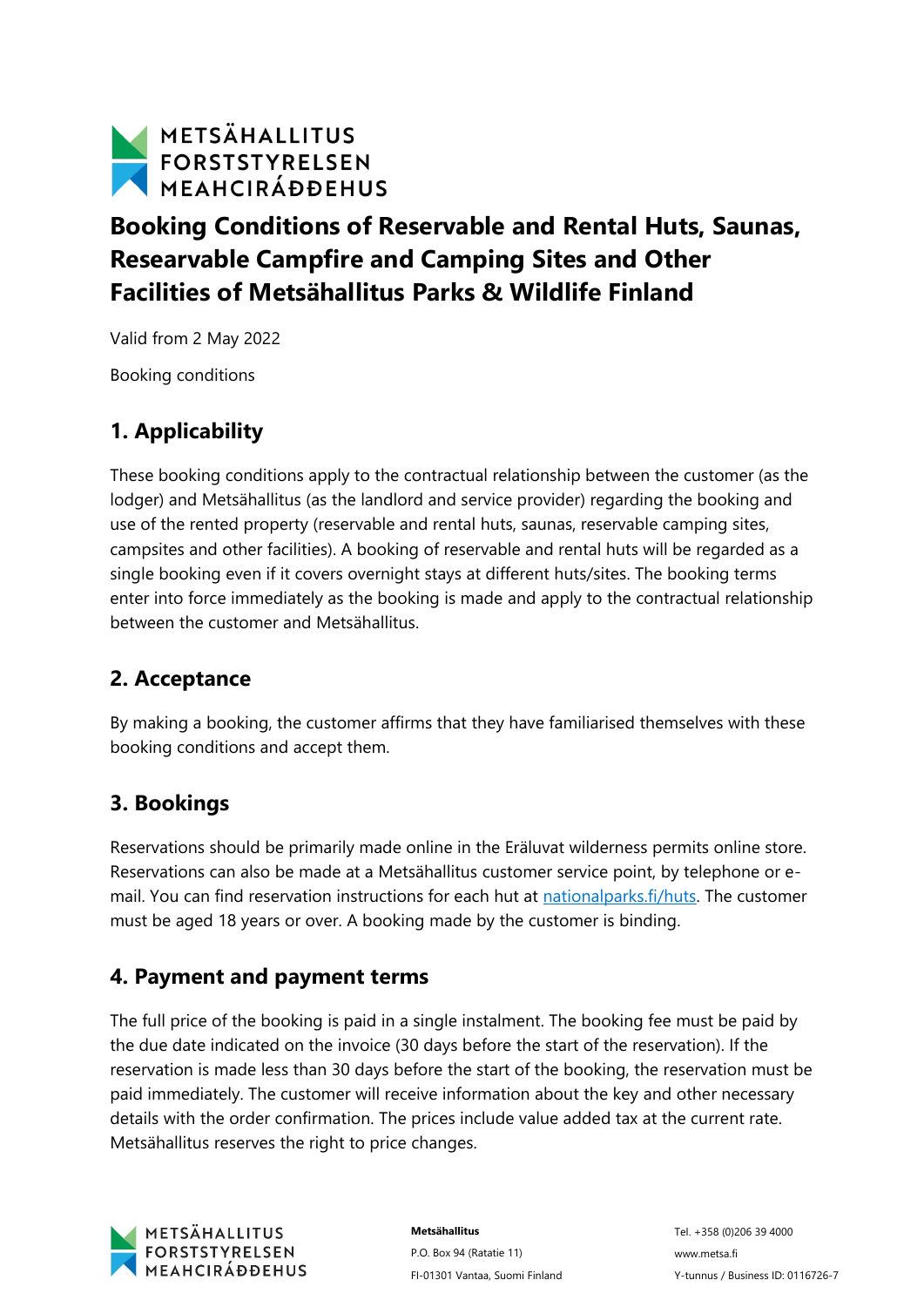## **5. Cancellation or changes in time, duration and place**

#### **Unpaid reservation**

An unpaid reservation made in the online shop can be cancelled before the due date (30 days) or on the due date by logging in to your customer account in the Eräluvat online store. A cancellation or change to the reservation can also be made before the due date by e-mail or by calling Metsähallitus' customer service point during opening hours.

Failure to pay for the reservation is not considered a cancellation. If the invoice has not been paid despite the reminder, the invoice will be transferred to collection.

#### **Paid reservation**

Cancelling or changing a paid reservation must be done by e-mail or by calling Metsähallitus Customer Service during its opening hours.

The cancellation or change will be regarded as having taken place at the time when information of it has reached Metsähallitus. A cancellation or change made by e-mail will be regarded as having been received when the message is available to Metsähallitus during the opening hours of a customer service point in a receiving device or information system, enabling its processing. If the electronic message has been received by Metsähallitus Customer Service after opening hours, the cancellation will be regarded as having been received on the next working day of the Customer Service.

If the customer **cancels** a paid booking after the due date, the customer's payment will only be refunded in cases of a force majeure (sudden illness, accident or death of the customer or their family member). In case of an illness or an accident, a medical certificate must be sent within 14 days of the cancellation to the address indicated by Metsähallitus Customer Service. No refunds of less than EUR 20 (including VAT) will be made.

If a booking is cancelled due to the reasons listed above during the period for which the property has been booked, the booking fee will not be refunded.

The booking can be **changed** no later than 7 days before the start of the booking by e-mail or by calling Metsähallitus Customer Service during its opening hours. If the change increases the total price, a new invoice with the additional sum will be sent to the customer.

A change in the reservation less than 7 days before the start of the reservation is considered to be a cancellation of the previous reservation and a new reservation. No refund will be made for the previous reservation.

### **6. Metsähallitus' right to cancel a booking**

Metsähallitus may cancel the booking in case of a force majeure. In this case, the customer will receive a full refund of the booking fee. However, any other costs incurred by the customer due to the cancelled booking contract will not be reimbursed. Metsähallitus has the

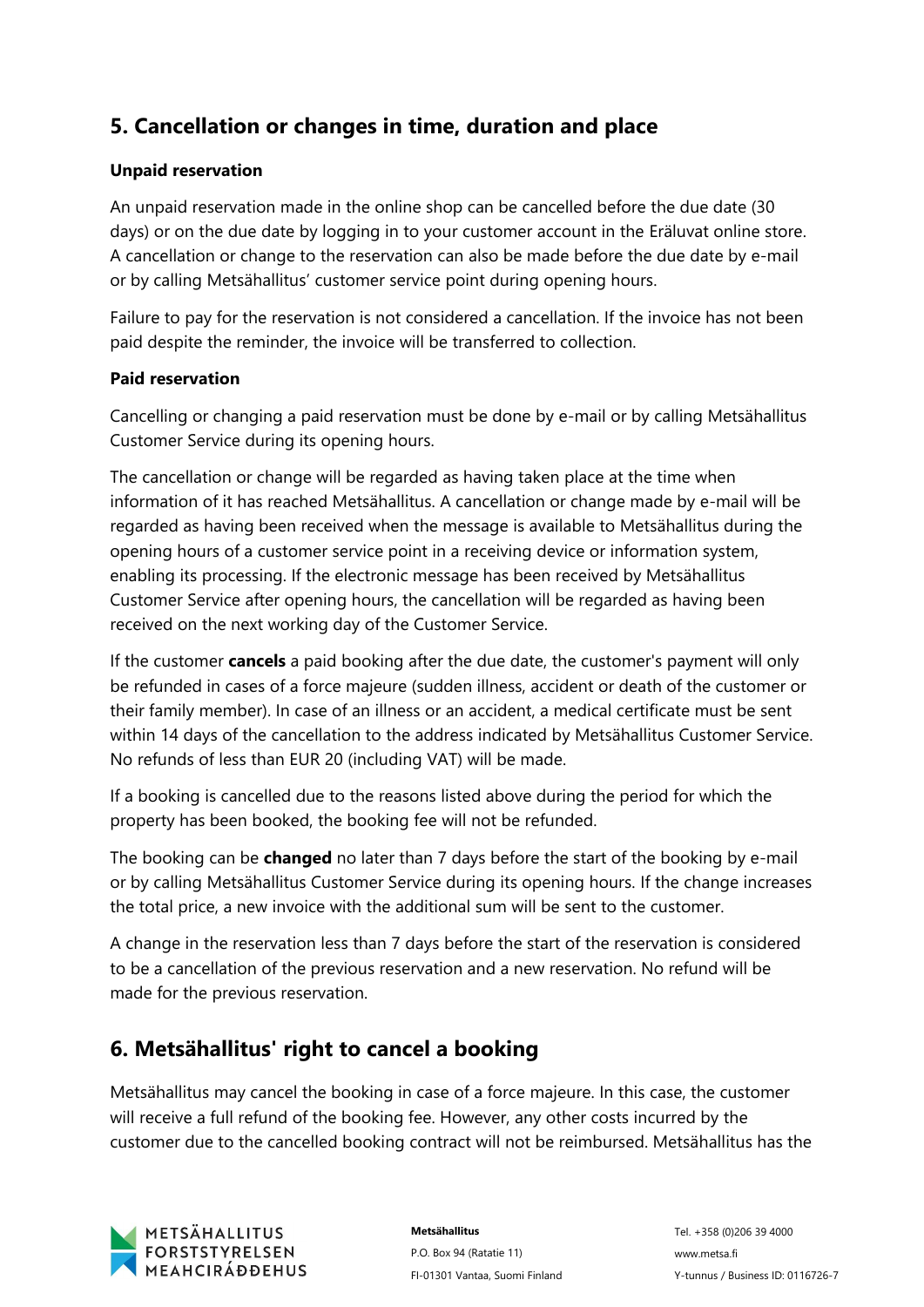right to cancel the booking if the customer has not paid their booking invoice by the due date. The customer must nevertheless pay the booking invoice in full.

Metsähallitus reserves the right to cancel a customer's booking if the customer in question has, when making previous bookings, not complied with the instructions for staying at the rental properties, or otherwise violated the contract on the use of rental properties.

## **7. Keys**

The customer will collect the key against the payment receipt from the designated location. The customer will return the key to the hut or other rental property they have booked immediately at the close of the booking period, and at wilderness sites, no later than one week after the booking period has ended, following the instructions given to them. A fee of EUR 100 (including VAT) will be charged for failure to return the key.

## **8. Staying at the rental property**

During the booking period, the customer has the right to use the equipment of the hut or sauna they have booked as well as the beds specified in their booking, or the right to use any other facilities they have booked. The customer must bring a receipt of the payment and the booking confirmation to prove that they have made and paid for the booking. The customer must be prepared to show the booking confirmation and receipt to Metsähallitus staff or supervisory authorities.

In shared huts, consideration must be shown towards other users, and silence must be observed between 23:00 and 6:00. The customer is responsible for keeping the hut and its outside areas tidy for their part. Smoking and disruptive alcohol use at rental properties are prohibited. Each rental property has its specific rules regarding pets.

The rental period runs from 14.00 to 12.00 the following day

## **9. Hunting and fishing permits**

Booking a reservable or rental hut or other facilities does not alone entitle the customer to hunt or fish within any hunting or fishing permit area of Metsähallitus at or in the vicinity of the rental property. Hunting and/or fishing permits required in Metsähallitus' areas must ALWAYS be purchased separately, for example in **Eräluvat online shop** [\(verkkokauppa.eraluvat.fi\).](https://verkkokauppa.eraluvat.fi/en/)

# **10. Liability for damage**

The customer will be liable to compensate Metsähallitus for any damage they have caused to the hut or the facilities, its movable property or outside areas, as well as losses incurred by Metsähallitus from any damage sustained by other hikers or their inability to use the service.



**Metsähallitus** P.O. Box 94 (Ratatie 11) FI-01301 Vantaa, Suomi Finland

Tel. +358 (0)206 39 4000 www.metsa.fi Y-tunnus / Business ID: 0116726-7